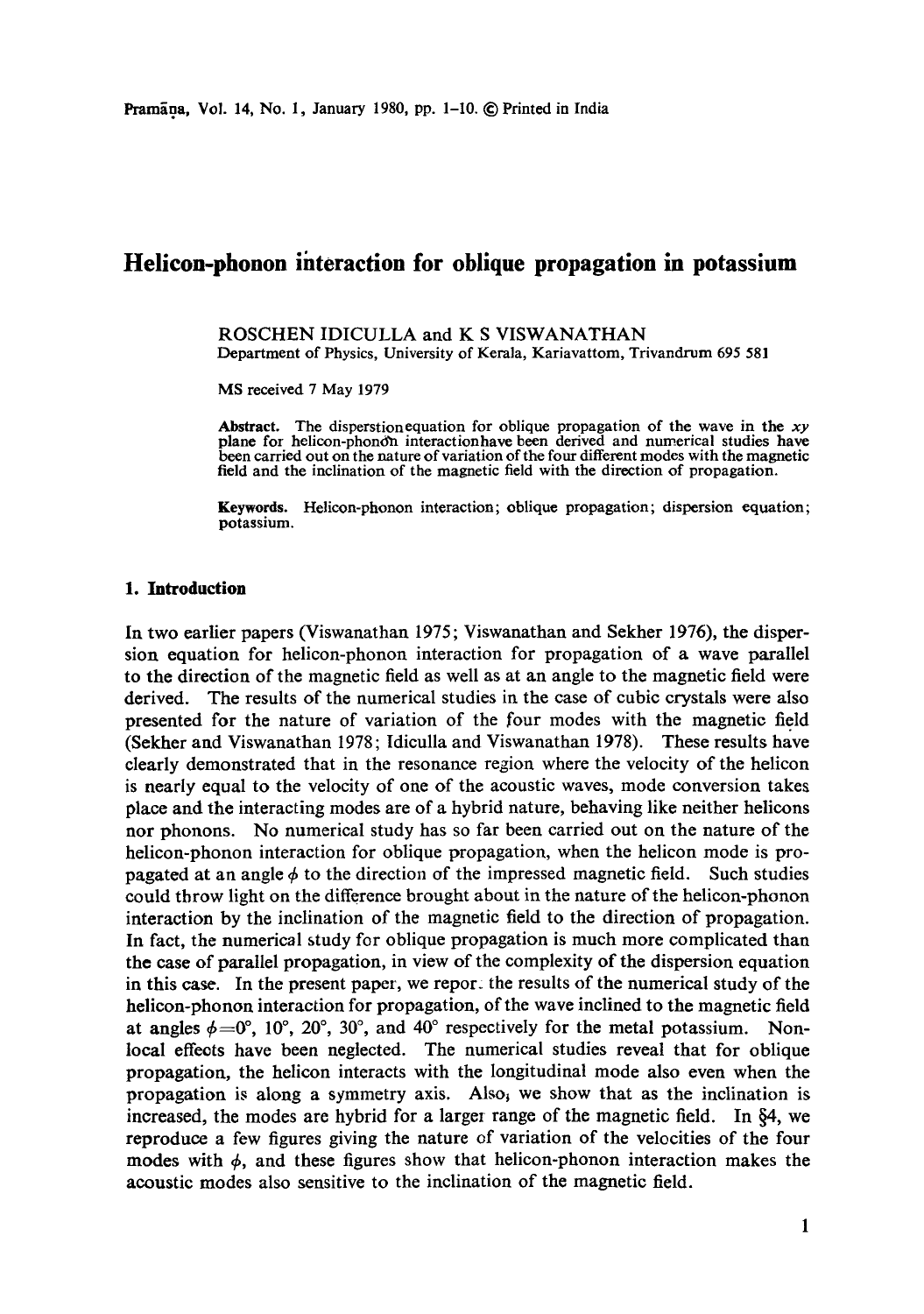# *2 Roschen ldiculla and K S Viswanathan*

Our numerical studies also show that for parallel propagation along the principal axes, the helicon interacts with only one of the two shear modes, namely the mode that has the same circular polarisation as that of the helicon, and the interaction lifts the degeneracy of these modes.

## **2. The dispersion equation for oblique propagation in the xy plane of a cubic crystal**

The general dispersion equation for oblique propagation is given by (Viswanathan and Sekher 1976)

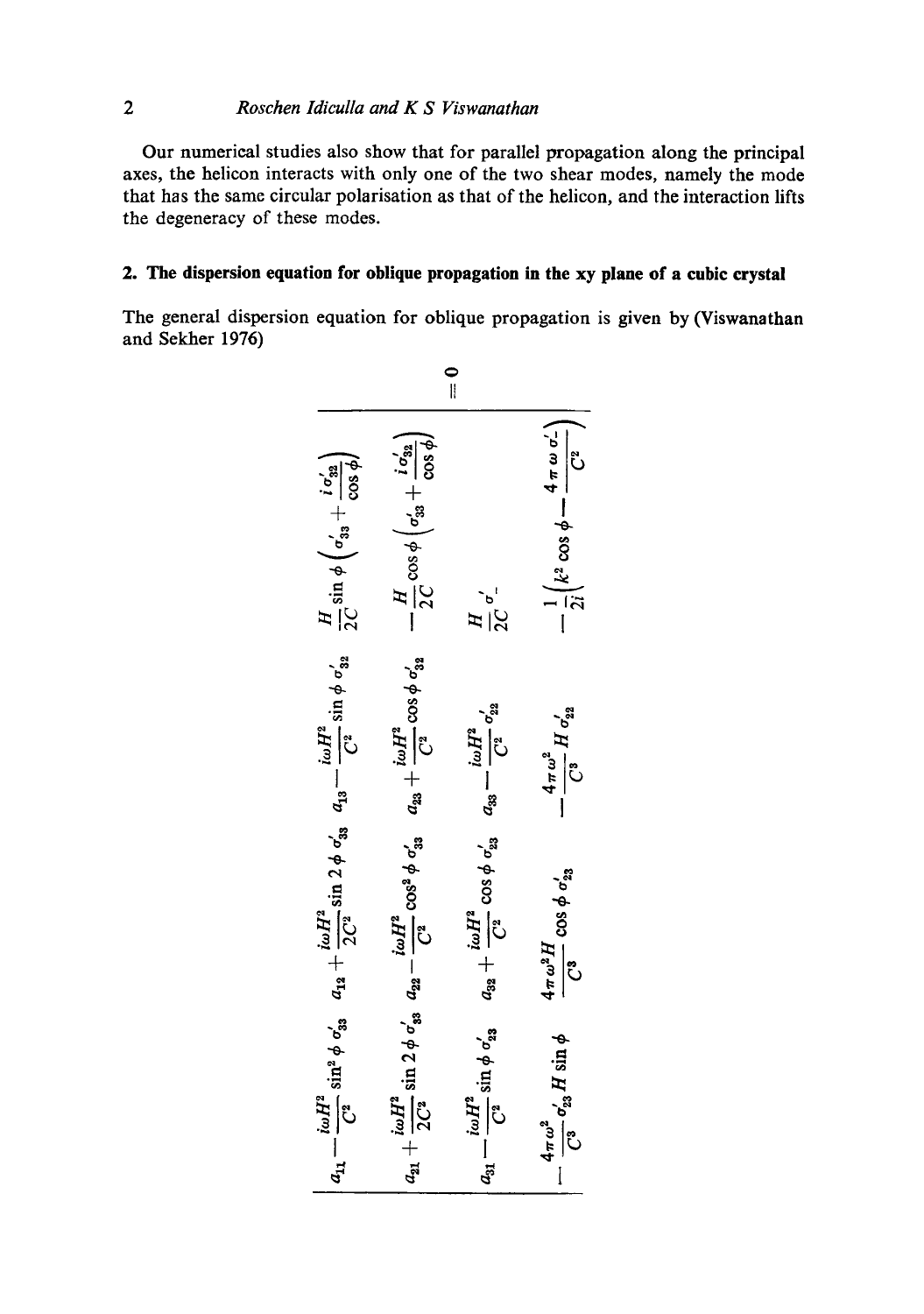where  $a_{ik}$  denotes the elements of a matrix A given by

$$
a_{ik} = (\tilde{C}_{1i1k} k^2 - \rho \omega^2 \delta_{ik}).
$$
\n(2)

 $C_{111k}$  denotes the elastic constant referred to a set of orthogonal axes  $e_1$ ,  $e_2$ ,  $e_3$  such that the direction of propagation coincides with the  $e_1$  axis.  $\sigma'_{lk}$  is the element of the conductivity tensor of the medium referred to a set of orthogonal axes  $e'_1$ ,  $e'_2$ ,  $e'_3$  in which  $e'_{1}$  coincides with the direction of the external magnetic field making an angle  $\phi$  with the  $e_1$  axis, while  $e'_3$  coincides with  $e_3$ . The components of the conductivity tensor are given by

$$
\sigma'_{22} = (\text{Ne}^2 \nu/m \ \Omega^2), \n\sigma'_{33} = \frac{\text{Ne } C}{H} \frac{3\pi}{8} kR \cos \phi \tan^2 \phi + \frac{\text{Ne}^2 \nu}{m \ \Omega^2}, \n\sigma'_{23} = -\sigma'_{32} = (\text{Ne } C/H), \n\sigma'_{-} = \left(\sigma'_{23} + \frac{i \ \sigma'_{22}}{\cos \phi}\right).
$$
\n(3)

Collision introduces a small damping factor to the wave but the damping rate is so small that we can ignore it. Besides, we neglect the nonlocal effects also so that the component  $\sigma'_{23}$  alone survives in the conductivity tensor.

The elements of the matrix A in the case of wave propagation along a direction  $e_1$ inclined at an angle  $\theta$  to the x axis in the xy plane, are well known and are quoted in Auld (1973). Using these expressions and writing  $k^2 = x_R + ix_I$  we can write the dispersion equation (1) as

$$
\begin{vmatrix}\na_1(x_R+ix_I)+b_1 & a_5(x_R+ix_I) & ib_2 & ib_3 \\
a_5(x_R+ix_I) & a_2(x_R+ix_I)+b_1 & ib_4 & ib_5 \\
-ib_2 & -ib_4 & a_3(x_R+ix_I)+b_1 & b_5 \\
b_6 & b_7 & 0 & ia_4(x_R+ix_I)+ib_8\n\end{vmatrix} = 0,
$$
\n(4)

where  $a_1 = C_{11} - \left(\frac{C_{11} - C_{12}}{2} - C_{44}\right) \sin^2 2\theta$ ,

$$
a_2 = C_{44} + \left(\frac{C_{11} - C_{12}}{2} - C_{44}\right) \sin^2 2\theta,
$$
  
\n
$$
a_3 = C_{44},
$$
  
\n
$$
a_4 = \frac{1}{2} \cos \phi,
$$
\n(5)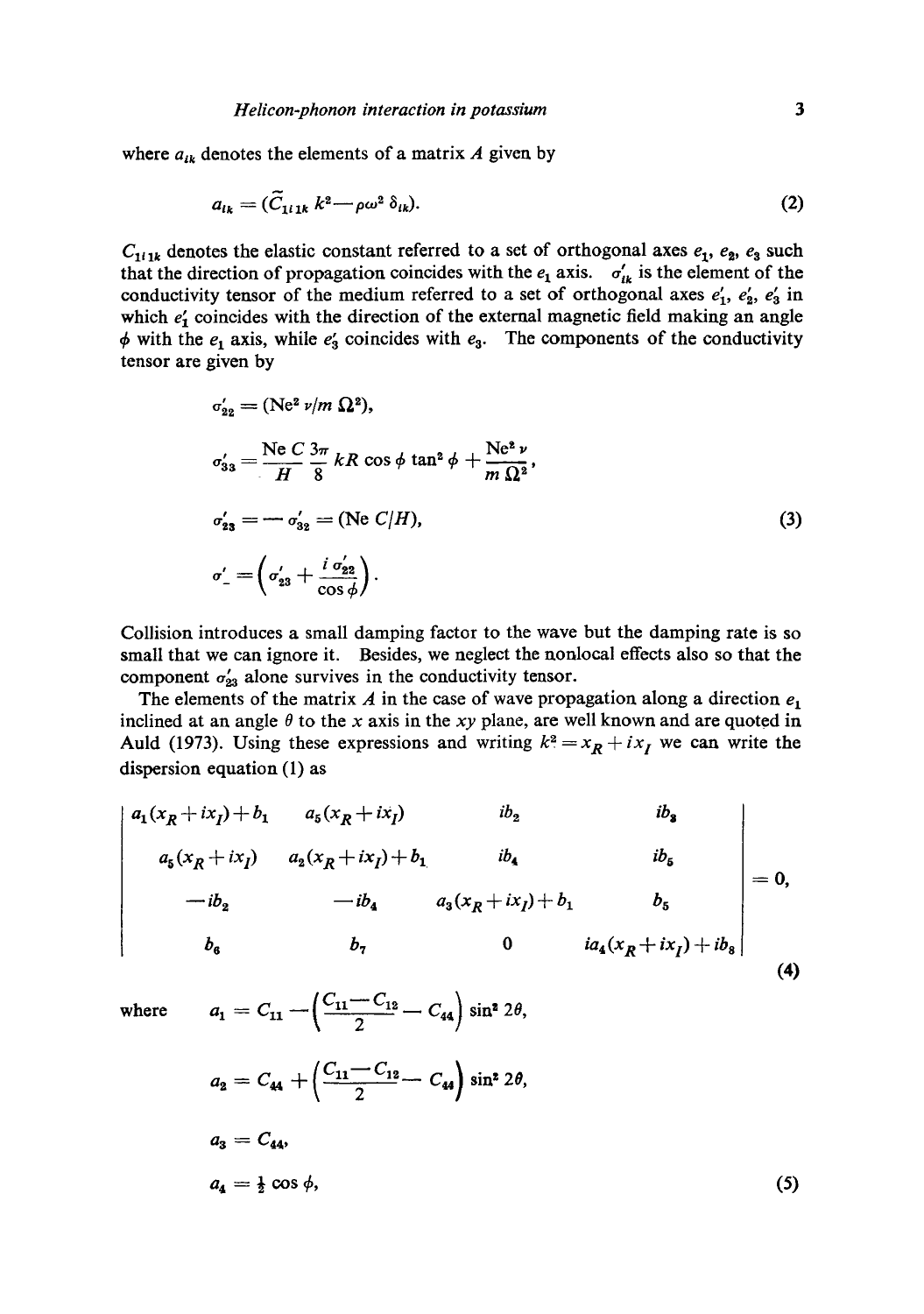*4 Roschen Idiculla and K S Viswanathan* 

$$
a_5 = -\left(\frac{C_{11} - C_{12}}{2} - C_{44}\right) \sin 2\theta \cos 2\theta,
$$
  
\n
$$
b_1 = -\rho \omega^2; \ b_2 = \sin \phi \text{ (Ne } \omega H/C); \ b_3 = \tan \phi \text{ (-Ne/2)};
$$
  
\n
$$
b_4 = \cos \phi \text{ (--}\omega H \text{ Ne})/C; \ b_5 = \text{Ne/2}; \ b_6 = (-4\pi \omega^2 \text{Ne } \sin \phi)/C^2;
$$
  
\n
$$
b_7 = (4\pi \omega^2 \text{Ne } \cos \phi)/C^2; \ b_8 = (-2\pi \omega \text{Ne})/CH.
$$

The determinental equation (4) can be expanded in powers of  $x_R$  and  $x_I$ . It is a complex equation and hence by equating the real and imaginary parts separately to zero, one could obtain two equations from which  $x_R$  and  $x_I$  could be determined. After heavy algebraic work one obtains

$$
A_1(x_R^4 + x_I^4 - 6x_R^2 x_I^2) + A_2 x_R (x_R^2 - 3x_I^2) - A_3 (x_R^2 - x_I^2)
$$
  
- 
$$
A_4 x_R + A_5 = 0
$$
 (6a)

and 
$$
4A_1 x_R x_I (x_R^2-x_I^2) - A_2 x_I (3x_R^2-x_I^2) + 2A_3 x_R x_I + A_4 x_I = 0
$$
 (6b)

where the coefficients  $A_1$ ,  $A_2$ ,  $A_3$ ,  $A_4$  and  $A_5$  are given by

$$
A_1 = a_1 a_2 a_3 a_4 - a_3 a_4 a_5^2,
$$
  
\n
$$
A_2 = a_1 a_2 a_3 b_8 + a_1 a_2 a_4 b_1 + a_1 a_3 b_1 b_4 + a_2 a_3 a_4 b_1
$$
  
\n
$$
- a_3 a_5^2 b_8 - a_4 a_5^2 b_1,
$$
  
\n
$$
A_3 = a_1 a_2 b_1 b_2 + a_2 a_2 b_1 b_2 + a_3 a_1 b_2 + a_2 a_3 b_1 b_2 + a_3 a_1 b_2^2
$$
  
\n(7b)

$$
A_3 = a_1 a_2 b_1 b_8 + a_1 a_3 b_1 b_8 + a_1 a_4 b_1^2 + a_2 a_3 b_1 b_8 + a_2 a_4 b_1^2
$$
  
+  $a_3 a_4 b_1^2 - a_1 a_4 b_4^2 - a_1 a_3 b_5 b_7 - a_5^2 b_1 b_8 + a_4 a_5 b_2 b_4$   
+  $a_3 a_5 b_5 b_6 + a_4 a_5 b_2 b_4 - a_2 a_4 b_2^2 + a_3 b_3 a_5 b_7 - a_2 a_3 b_3 b_6,$  (7c)

$$
A_4 = (a_1b_1^2b_8 + a_2b_1^2b_8 + a_4b_1^3 - a_1b_4^2b_8 - a_4b_1b_4^2
$$
  
+  $a_1b_7b_4b_5 - a_1b_1b_5b_7 - a_3b_1b_5b_7 + a_5b_2b_4b_8 - a_5b_4b_5b_6$   
+  $a_5b_1b_5b_6 + a_5b_2b_4b_8 - a_5b_2b_5b_7 - a_2b_2^2b_8 + a_2b_2b_5b_6$   
-  $a_4b_1b_2^2 + a_5b_1b_3b_7 - a_2b_1b_3b_6 - a_3b_1b_3b_6$ , (7d)

$$
A_5 = (b_1^3 b_8 - b_1 b_4^2 b_8 + b_1 b_4 b_5 b_7 - b_1^2 b_5 b_7 - b_1 b_2^2 b_8 + b_1 b_2 b_5 b_6
$$
  
+ 
$$
b_2^2 b_5 b_7 - b_2 b_4 b_5 b_6 - b_1^2 b_3 b_6 - b_2 b_3 b_4 b_7 + b_3 b_4^2 b_6.
$$
 (7e)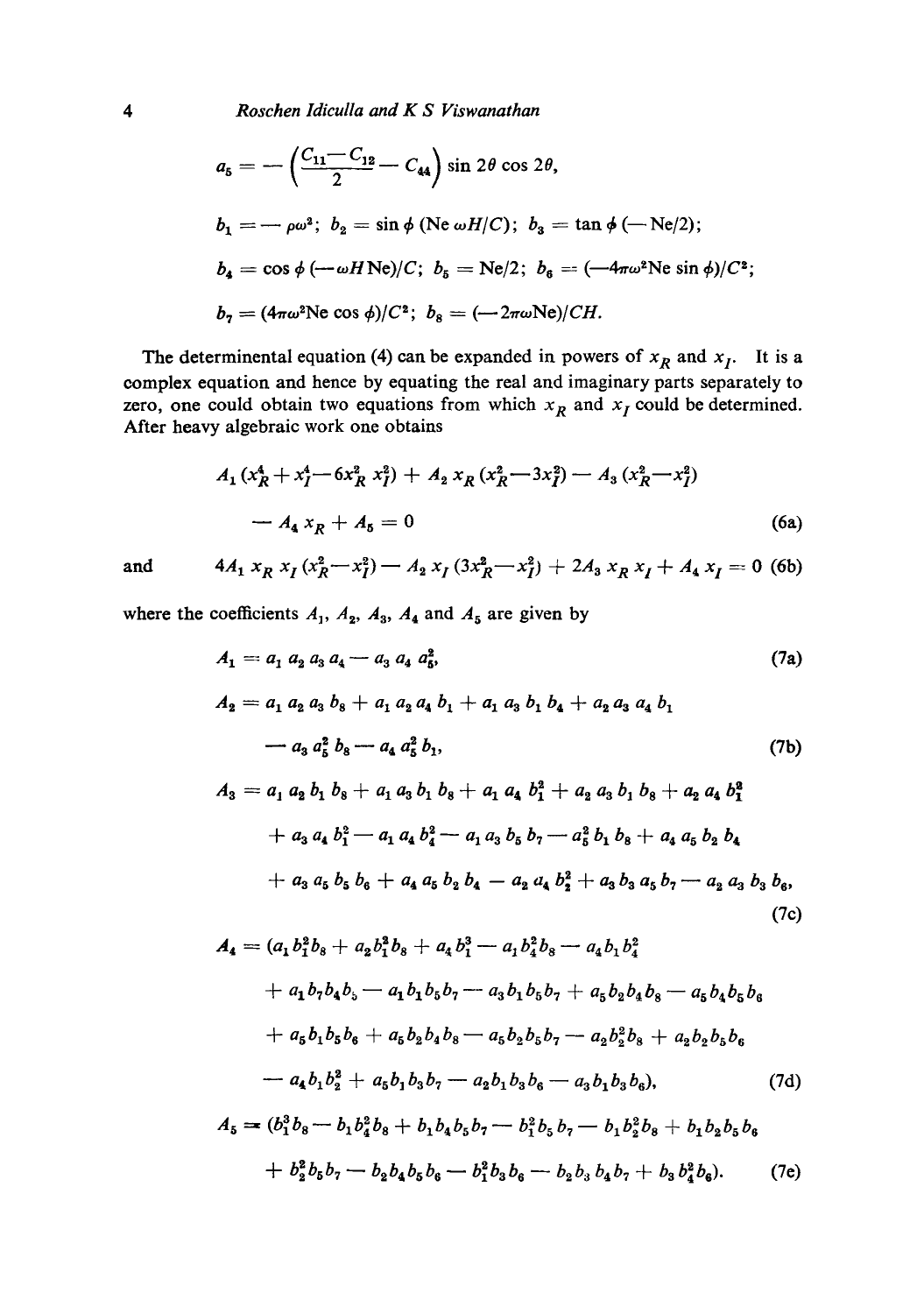An obvious solution of (6b) is  $x_1=0$ . This means that undamped propagation is possible even if the wave vector is inclined to the magnetic field provided we neglect nonlocal effects in the expression for the components of the conductivity tensor. The real part  $x_R$  of  $k^2$  is then determined by the equation

$$
A_1 x_R^4 + A_2 x_R^3 - A_3 x_R^2 - A_4 x_R + A_5 = 0. \tag{8}
$$

This equation is a quartic in  $x_R$  and gives four real solutions for it.

#### **3. Numerical results**

We denote by  $\theta$  the angle between the direction of propagation of the wave and the x axis, whereas  $\phi$  denotes the angle which the magnetic field makes with the direction of propagation of the wave. A computer programme was written to obtain the four real roots of the quartic equation (6a) for different values of  $\theta$ ,  $\phi$  and the magnetic field for the metal potassium. Our numerical calculations were carried out for a typical value  $\omega = 2\pi \times 10^8$  Hz for the frequency of the exciting wave. The values of the other constants used in the calculations are as follows:

 $C_{11} = 0.457 \times 10^{11}$  dynes/cm<sup>2</sup>,  $C_{12} = 0.374 \times 10^{11}$  dynes/cm<sup>2</sup>,  $C_{44} = 0.263 \times 10^{11}$  dynes/cm<sup>2</sup>,  $\rho = 0.91 \text{ gm/cm}^3$ , and  $N = 1.40 \times 10^{22}$ .

Computer calculations were carried out for values of the magnetic field ranging from  $0.2 \times 10^5$  G to  $4.4 \times 10^5$  G at intervals of  $0.2 \times 10^5$  G. The computer could mix up the roots for the different modes, especially in the resonance region, and a proper assignment of the nature of any mode, whether it is a helicon or elastic wave, could be ascertained only by studying the eigen vector of this mode. (Idiculla and Viswanathan 1978).

The velocity of a pure helicon mode has been given by Kaner and Skobov (1971) as

$$
U_H^2 = |\cos \phi| \left( \omega \, CH/4\pi \, \text{Ne} \right),\tag{9}
$$

and this indicates a parabolic increase of the velocity with  $H$ . The velocity of a noninteracting phonon mode is independent of  $H$ . As  $H$  is increased, the velocity of the helicon increases parabolically until it becomes resonant with the velocity of one of the acoustic modes. Then interaction takes place and the helicon no longer shows the regular parabolic increase with  $H$ , while at the same time, the interacting acoustic mode shows a variation in the velocity with  $H$ . Thus in the interaction region, neither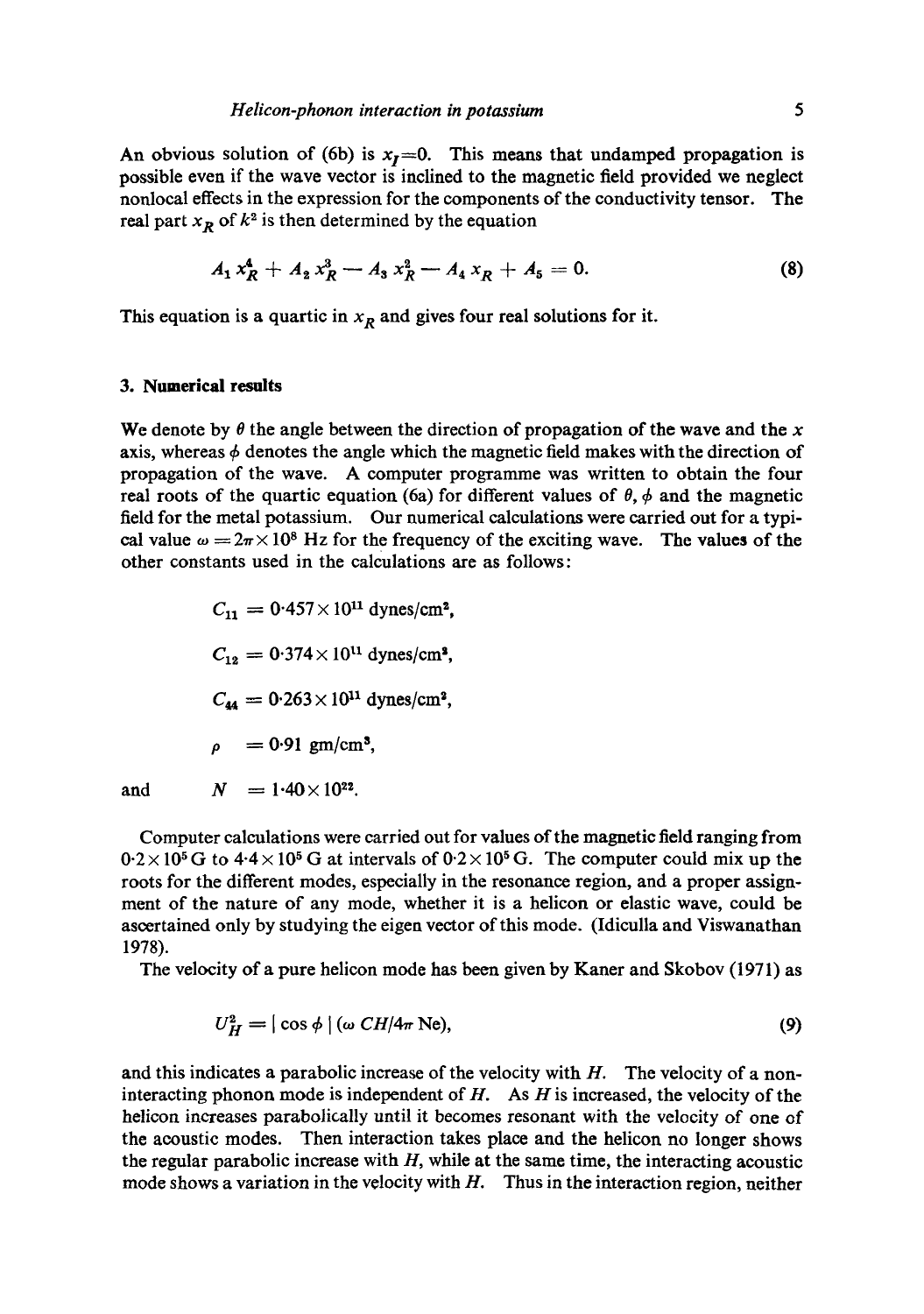of the modes shows the characteristic behaviour of a helicon or a phonon but are of a hybrid nature. When the interaction region is passed, the helicon again shows the parabolic increase with  $H$  until it interacts with another acoustic mode.

Figures l(a) to l(c) give the variation in velocities of the four modes with the magnetic field, when the magnetic field is inclined at angles  $0^{\circ}$ ,  $20^{\circ}$  and  $40^{\circ}$  respectively with the direction of propagation, which coincides with the x axis (i.e.  $\theta=0, \phi=0^{\circ}$ ,  $20^{\circ}$  and  $40^{\circ}$ ). From figure 1(a) it follows that the velocity of the mode marked as (3) increases parabolically with the magnetic field until H is nearly equal to  $0.8 \times 10^5$  G. Thus mode (3) represents the helicon till this value of the magnetic field. Between  $0.8 \times 10^5$  G and  $1.4 \times 10^5$  G, resonant interaction takes place and mode (1), which has been behaving like a phonon, starts showing a small increase with the magnetic field. Thus in the range of H between  $0.8 \times 10^5$  G and  $1.4 \times 10^5$  G, the modes (1) and (3) are hybrid waves, made up of both electromagnetic as well as elastic vibrations. After  $H=1.4\times 10^5$  G, mode (1) shows helicon-like behaviour, and modes (2), (3) and (4) exhibit the characteristics of acoustic waves for all higher values of the magnetic field, thus showing that the helicon does not interact with the remaining two acoustic modes.

In figure 1(b), which corresponds to the case  $\theta = 0$ ,  $\phi = 20^{\circ}$ , the same pattern of behaviour is followed as in figure 1(a), until the field reaches the value  $H=1.4\times$ 10<sup>5</sup> G. After this, mode (1) behaves like a helicon till  $H=2\times 10^5$  G. Between  $H=$  $2.0 \times 10^5$  G and  $H=2.4 \times 10^5$  G, we find that the modes (1) and (2) exhibit hybrid nature. In this region, interaction takes place between the helicon and the longitudinal acoustic mode, which had till now been represented by mode (2). From  $H=2.4 \times 10^5$ G onwards mode (2) shows the characteristics of a helicon, while mode (1) represents the longitudinal phonon mode.

As can be seen from figure  $l(c)$ , the primary consequence of increasing the angle between the magnetic field and the direction of propagation is that the waves exist as hybrid modes over larger ranges of the magnetic field. The region of interaction between modes (3) and (1) ranges between  $H=1.0\times10^5$ G and  $H=1.8\times10^5$  G. After



Figure la.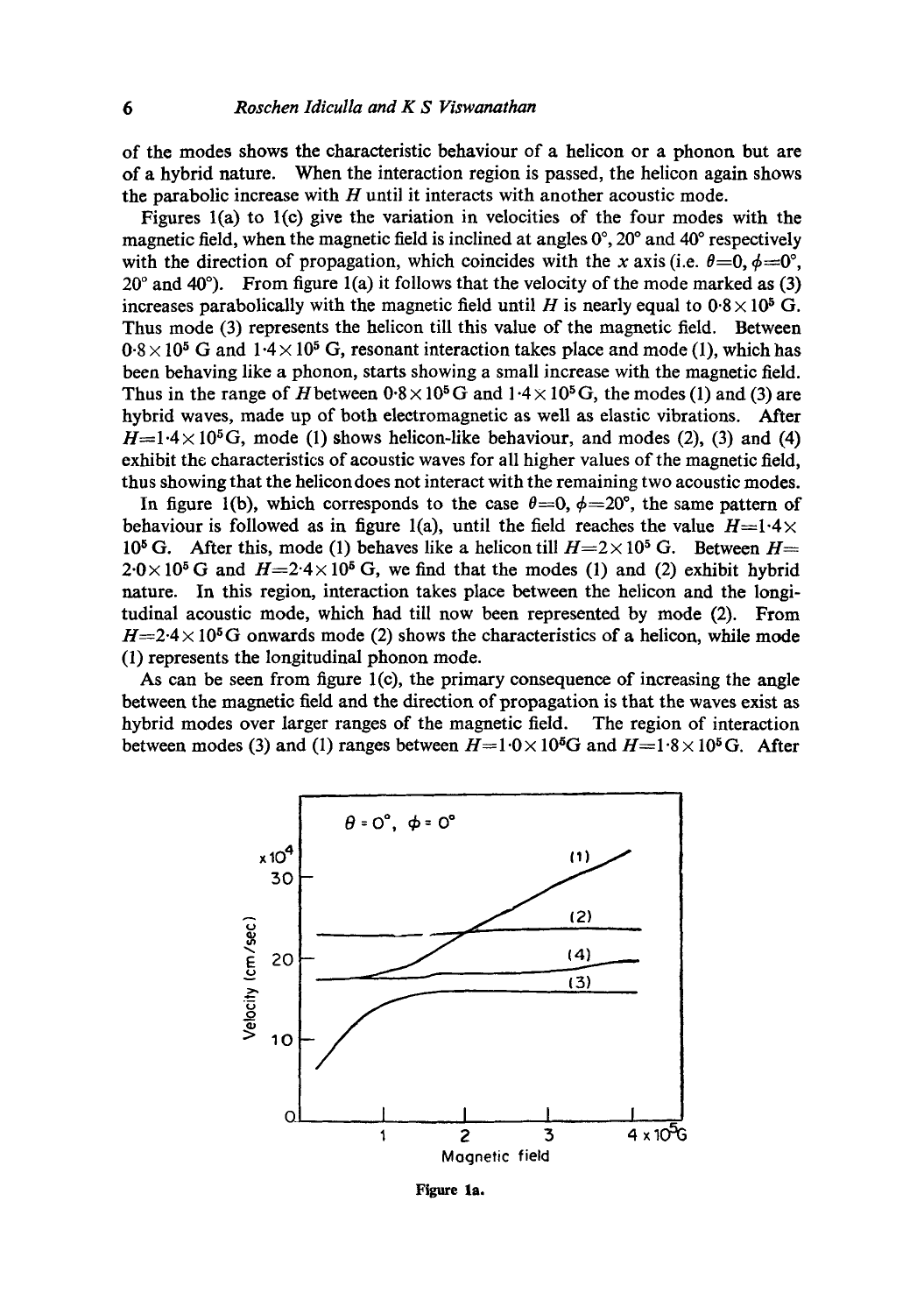

Figure 1. Variation in the phase velocity with magnetic field for potassium a.  $\theta = 0$ ,  $\phi=0^{\circ}$ ; **b.**  $\theta=0,~\phi=20^{\circ}$ ; **c.**  $\theta=0,~\dot{\phi}=40^{\circ}$ .

this, mode (3) behaves like a phonon. But mode (1), which started showing the characteristics of a helicon, interacts with the longitudinal phonon mode (2), and retains its hybrid nature until  $H=2.6\times10^5$  G. After this, the velocity of mode (2) increases parabolicaIly with the magnetic field just like a helicon. We note that the mode (4), which represents one of the shear modes, takes no part in the interaction and remains almost unaffected by the magnetic field. Since the velocities of the two shear modes are equal for wave propagation along the x axis, the two transverse modes can be resolved into a left circularly polarised mode and another right circularly polarised mode. Since the helicon is right circularly polarised, it will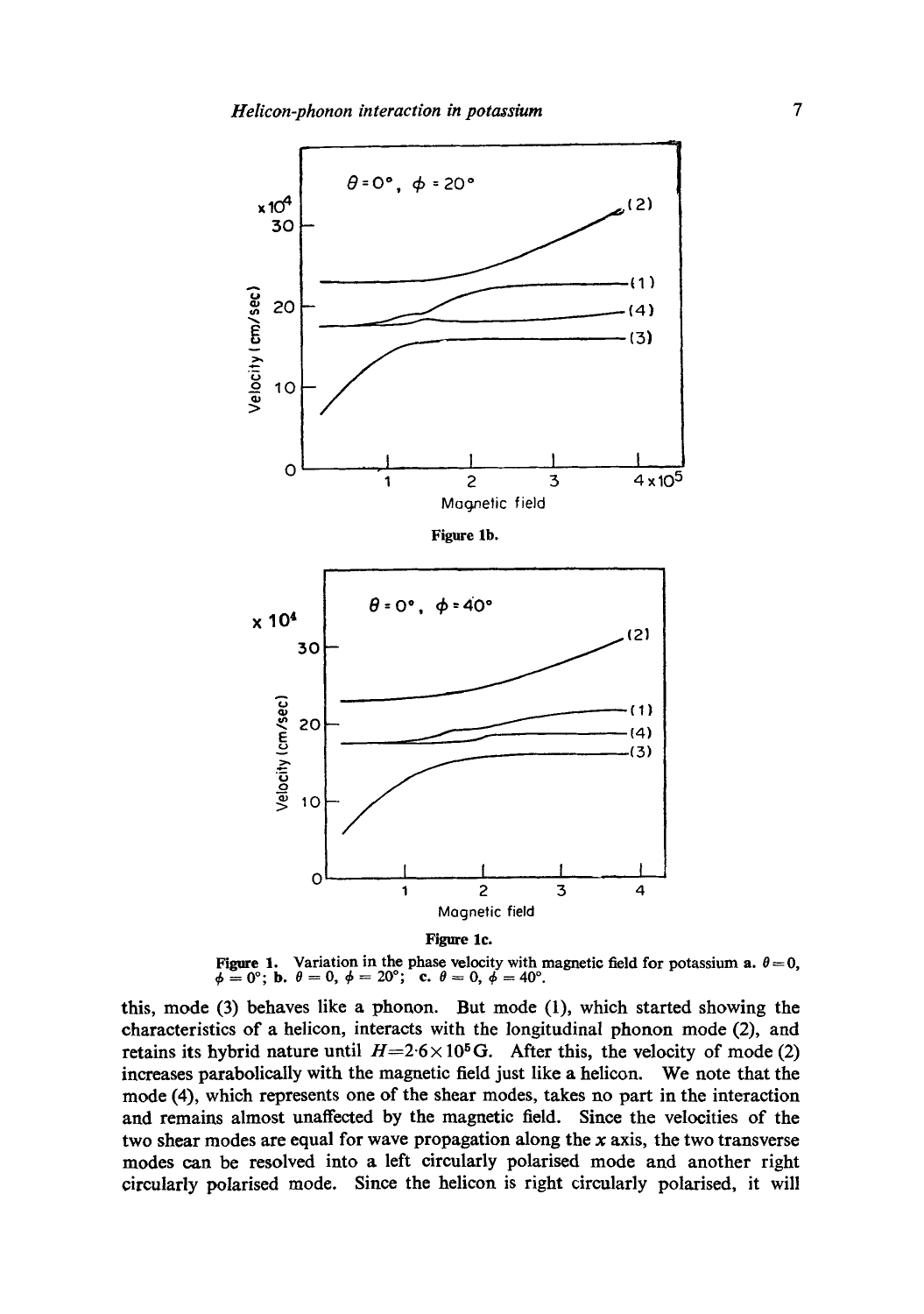interact with the right circularly polarised acoustic mode only. This statement can be mathematically proved also, starting from the dispersion equation for parallel propagation (Viswanathan 1975). Thus of the two shear modes propagating with the same velocity along the x axis, only one mode will interact with the helicon. This accounts for the fact that the velocity of the mode (4) exhibits no change with the magnetic field. Again when the acoustic mode regains its phonon characteristics after passing through the interaction region, its velocity is lowered slightly. The helicon-phonon interaction thus lifts the degeneracy in the velocities of the two shear modes.

In figures 2(a) to 2(c), we plot the variation in the velocities of the four modes for wave propagation at an angle  $30^{\circ}$  with the x axis for different orientations of the magnetic field. The behaviour of the four modes is similar to the previous case.



Figure 2b.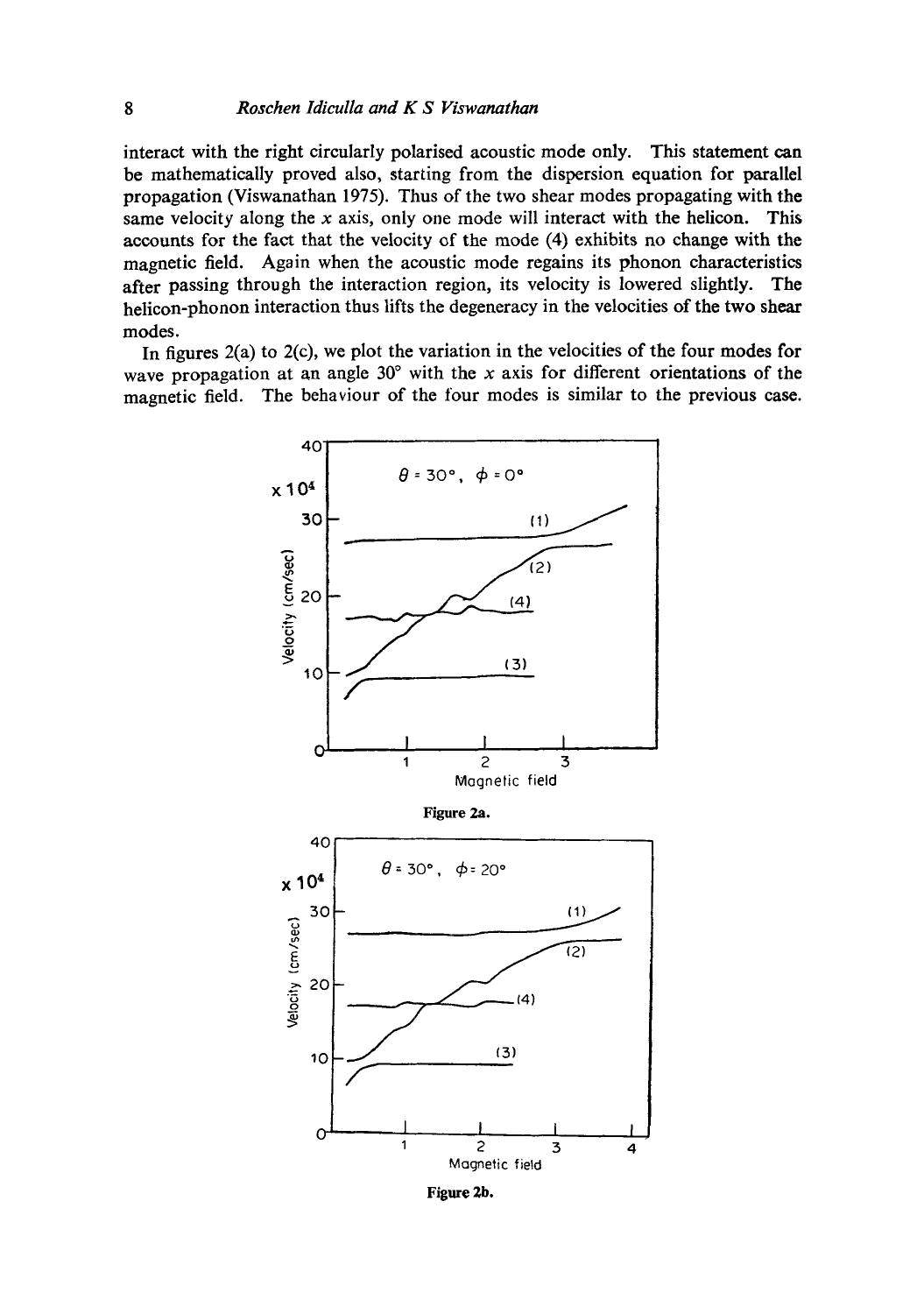

**Figure** 2c.

Figure 2. Variation in the phase velocity with magnetic field for potassium.<br>a.  $\theta = 30^{\circ}$ ,  $\phi = 0^{\circ}$ ; b.  $\theta = 30^{\circ}$ ,  $\phi = 20^{\circ}$ ; c.  $\theta = 30^{\circ}$ ,  $\phi = 40^{\circ}$ .

Again, the mode (4), representing a quasi-shear elastic wave, does not interact with the helicon, except showing some kinks in the resonant region.

### **4. Variation of the velocities of the four modes with the inclination of the magnetic field**

From equation (9), it follows that the velocity of a pure helicon is proportional to  $\sqrt{\cos \phi}$  ( $\phi \le \pi/2$ ), while a phonon should show no variation both with the direction as well as magnitude of the magnetic field. If one plots the graph of the tunction  $y(\phi) = [V(0)-V(\phi)]/V(\phi)$  against 1- $\sqrt{\cos \phi}$  for different values of  $\phi$  and for any value of  $\theta$ , the graphs for the helicon should be a straight line passing through the origin inclined at  $45^\circ$  with the x axis, while the graphs for the phonons should coincide with the  $x$  axis.

In figure 3, we plot the variation of  $[V(0)-V(\phi)]/V(0)$  against  $1 - \sqrt{\cos \phi}$  for  $\theta = 0$ . and for the magnetic field  $H=1 \times 10^5$  G, when helicon-phonon interaction is present. The mode marked as (3) in the figure represented the helicon for lower values of the magnetic field, but its graph deviates from the line  $y = x$ . Similarly the modes marked as (1) and (2), which represent a right circularly polarised shear mode and a longitudinal mode respectively, are inclined both to the  $x$  axis, whereas in the absence of interaction, their graphs should coincide with the  $x$  axis. We have also drawn the graphs of  $y(\phi)$  for different values of  $\theta$  and H, but for lack of space we do not reproduce them. All these figures dearly demonstrate that in the interaction region, the graphs of  $v(\phi)$  against  $(1-v\cos\phi)$  are curves inclined both to the x axis as well as to the line  $y=x$  and depart significantly from the behaviour of a pure helicon or phonon in the absence of interaetion,